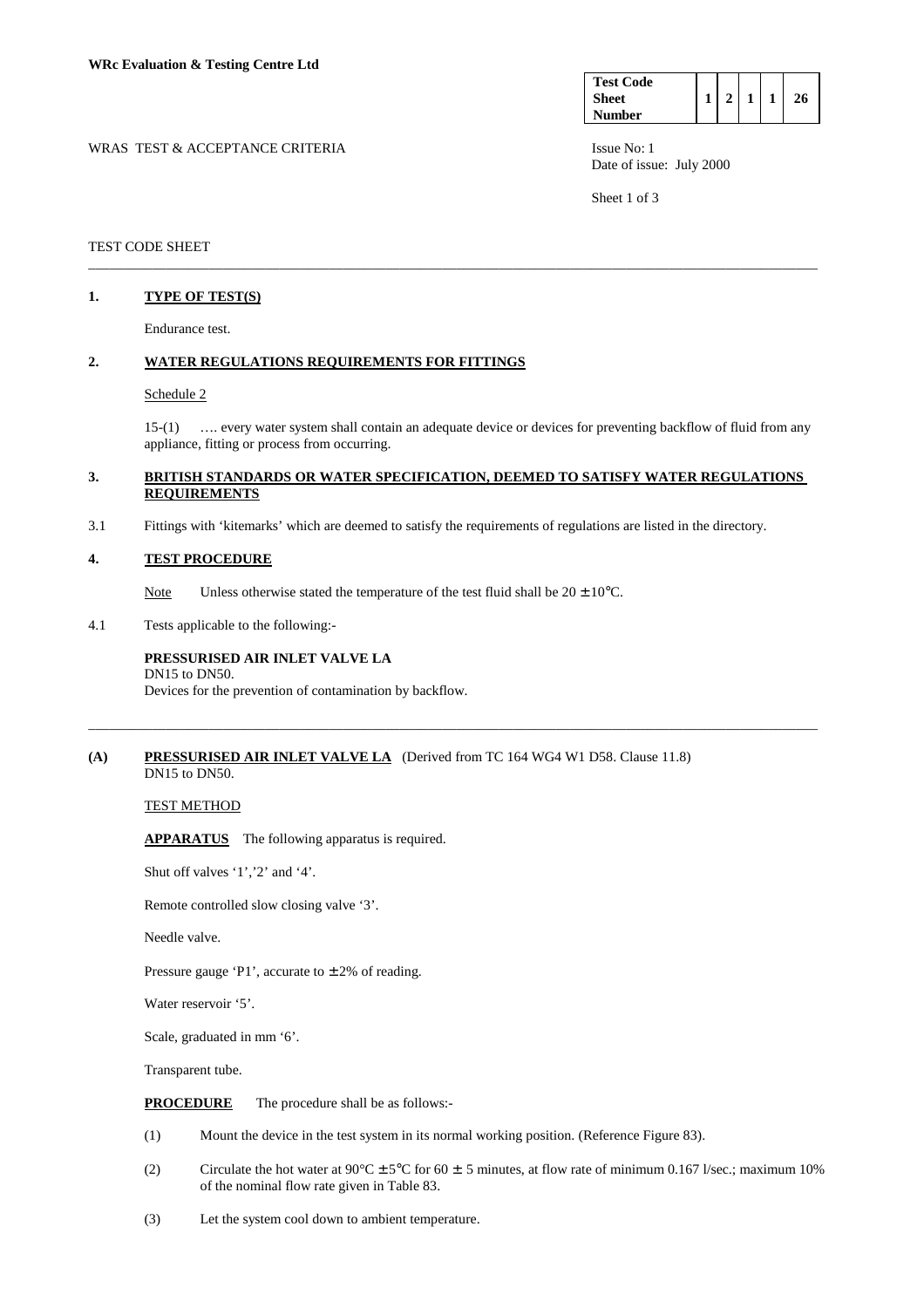| <b>Test Code</b> |  |  |  |
|------------------|--|--|--|
| <b>Sheet</b>     |  |  |  |
| Number           |  |  |  |

 Issue No: 1 Date of issue: July 2000

Sheet 2 of 3

- (4) The device shall not be operated for 30 days, but maintained at 3 bar.
- (5) Then supply the device with hot water of  $65^{\circ}$ C  $\pm$  5°C, at 2 bar  $\pm$  0.5 bar; for 10  $\pm$  1 minutes at a flow rate of minimum 0.167 l/sec., maximum 10% of the value given in Table 83. The device is then subjected to a water pressure of 3 bar  $\pm$  0.5 bar static, at ambient temperature for 4 hours  $\pm$  10 minutes.

\_\_\_\_\_\_\_\_\_\_\_\_\_\_\_\_\_\_\_\_\_\_\_\_\_\_\_\_\_\_\_\_\_\_\_\_\_\_\_\_\_\_\_\_\_\_\_\_\_\_\_\_\_\_\_\_\_\_\_\_\_\_\_\_\_\_\_\_\_\_\_\_\_\_\_\_\_\_\_\_\_\_\_\_\_\_\_\_\_\_\_\_\_\_\_\_\_\_\_\_\_\_\_

(6) This cycle is to be repeated for a period of 30 days.

| Table 83 |
|----------|
|          |

| <b>Nominal size - DN</b> |      | 20   | 25  | 32  | 40  | 50 |
|--------------------------|------|------|-----|-----|-----|----|
| Minimum flow rate $ 1/s$ | 0.45 | 0.80 | 1.4 | 2.2 | 3.5 |    |

# **5. ACCEPTANCE CRITERIA**

 There shall be no leakage from the device during the 60 days total test period. The device must meet the requirements of tests TCS 2212.18 and 2212.19.